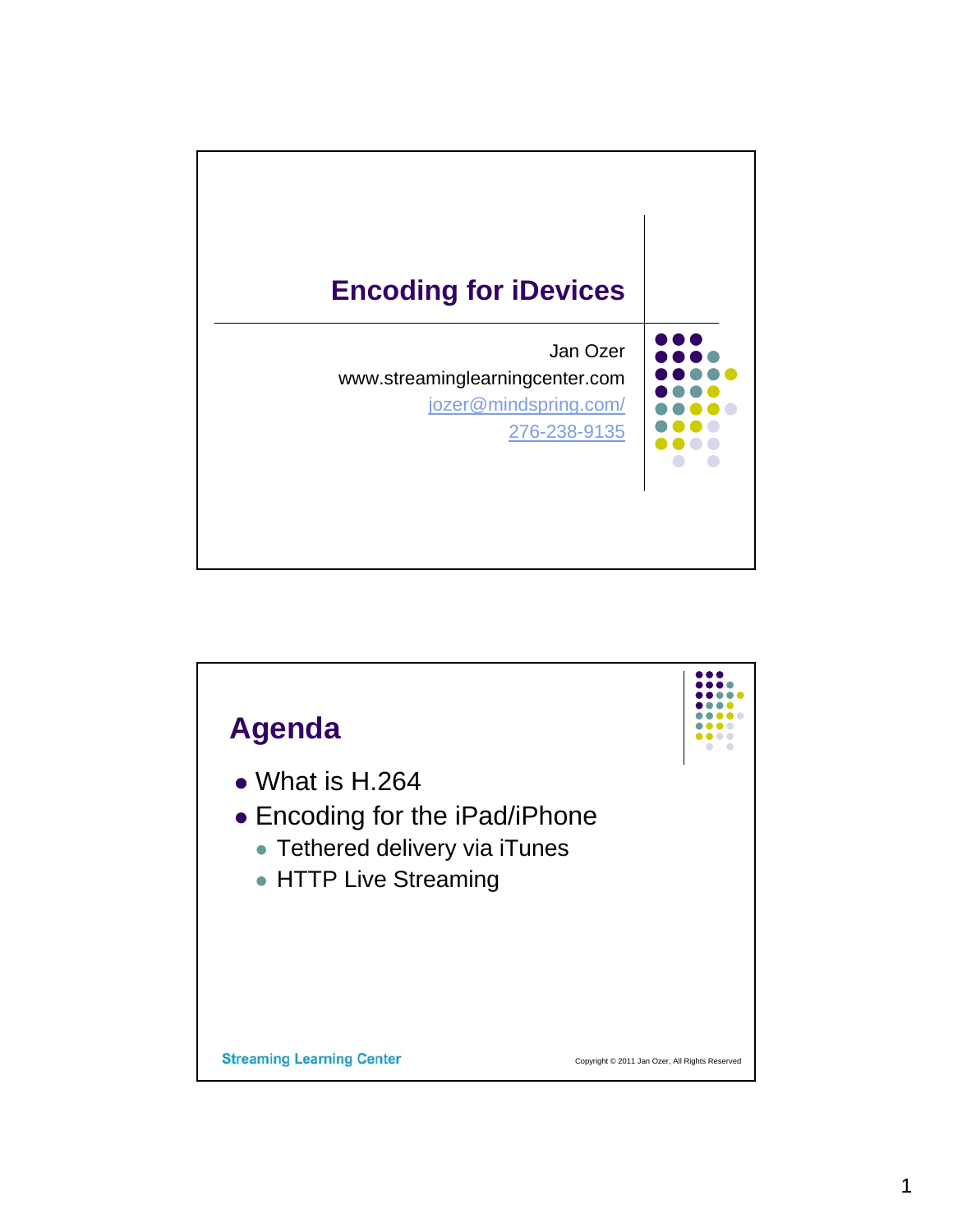

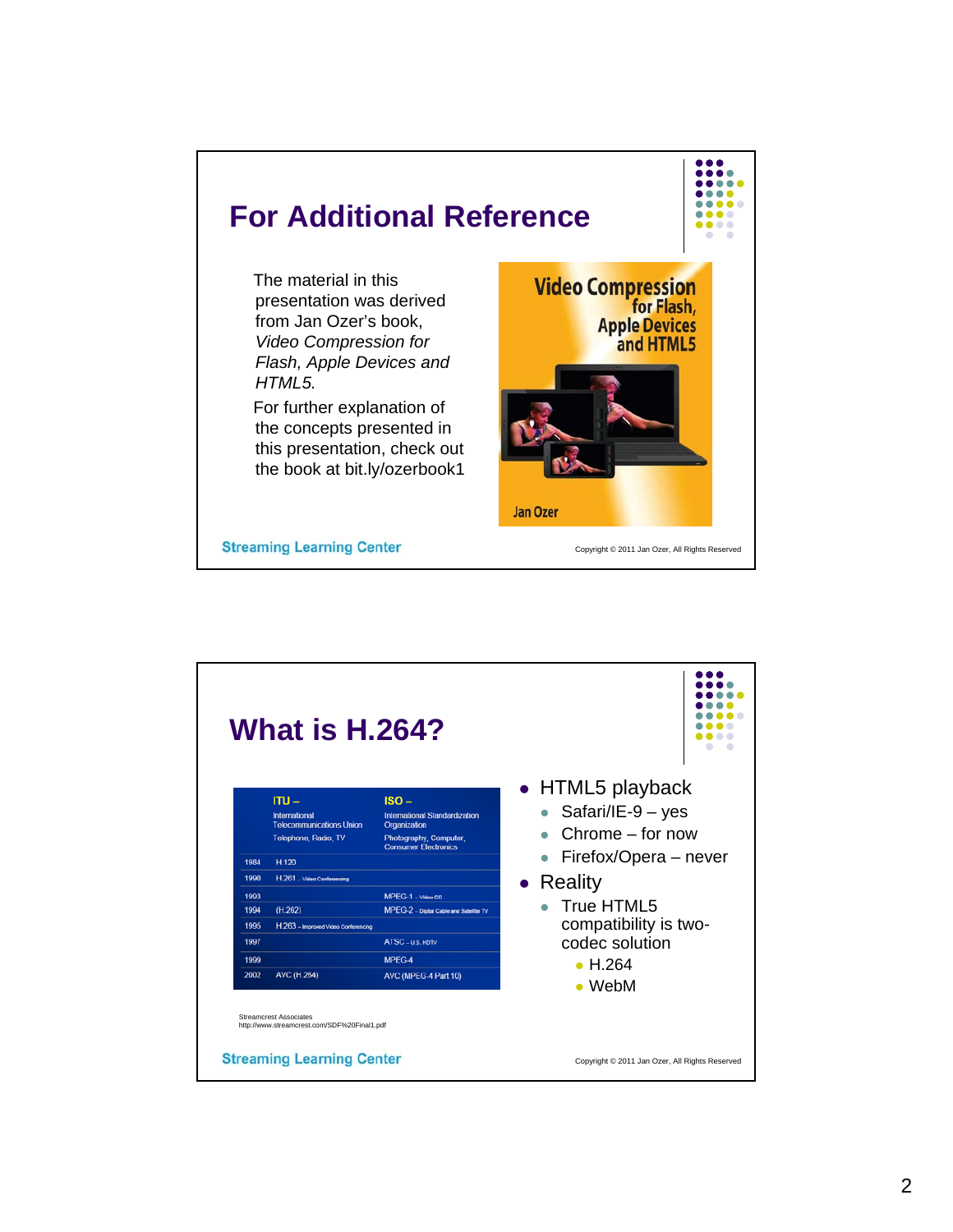

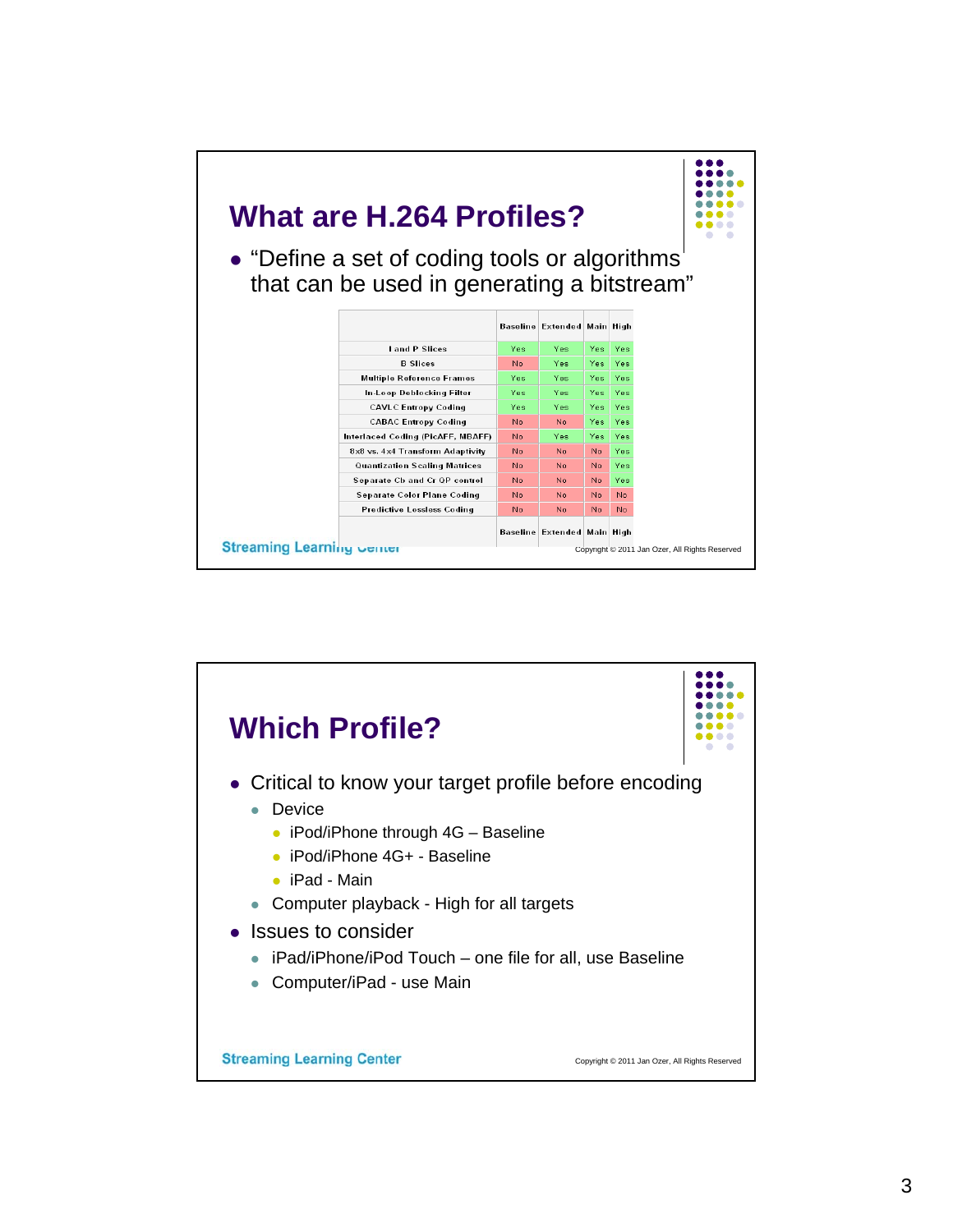|                 | <b>What are H.264 Levels?</b><br>• "Constrains key parameters in the bitstream" |                                              |                                                         |  |
|-----------------|---------------------------------------------------------------------------------|----------------------------------------------|---------------------------------------------------------|--|
| Level<br>number | Max video bit rate (VCL) for Baseline,<br><b>Extended and Main Profiles</b>     | Max video bit rate (VCL)<br>for High Profile | <b>Examples for high</b><br>resolution @<br>frame rate  |  |
|                 |                                                                                 |                                              | (max stored frames)<br>in Level                         |  |
| 1               | 64 kbit/s                                                                       | 80 kbit/s                                    | 128x96@30.9 (8)<br>176x144@15.0(4)                      |  |
| 1 <sub>b</sub>  | 128 kbit/s                                                                      | 160 kbit/s                                   | 128x96@30.9 (8)<br>176x144@15.0(4)                      |  |
| 1.1             | 192 kbit/s                                                                      | 240 khit/s                                   | 176x144@30.3 (9)<br>320x240@10.0 (3)<br>352x288@7.5 (2) |  |

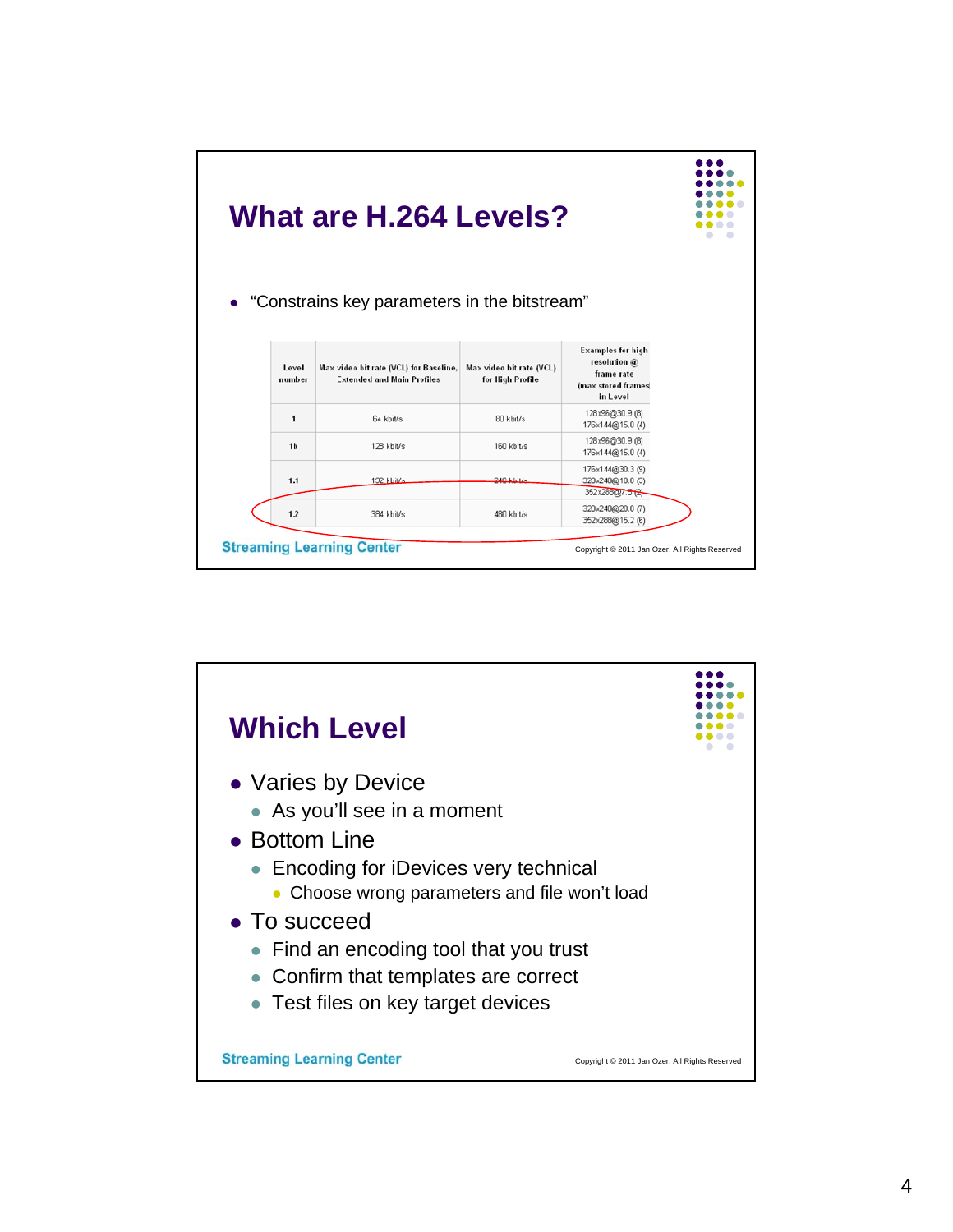

| <b>Original</b>          | iPod nano/               | iPod touch/                | iPhone 4                    | iPad 1                      | iPhone 4S                    | iPad <sub>2</sub>    |
|--------------------------|--------------------------|----------------------------|-----------------------------|-----------------------------|------------------------------|----------------------|
|                          |                          |                            |                             |                             |                              |                      |
|                          |                          |                            |                             |                             |                              |                      |
| 320x240                  | 320x240                  | 480x320                    | 960x640                     | 1024x768                    | 960x640                      | 1024x768             |
| 4:3                      | 4:3                      | $16:9$ -ish                | $16:9$ -ish                 | 4:3                         | 16:9-ish                     | 4:3                  |
|                          |                          |                            |                             |                             |                              |                      |
| H.264                    | H.264                    | H.264                      | H.264                       | H.264                       | H.264                        | H.264                |
| 768 kbps                 | 2.5 Mbps                 | 2.5 Mbps                   | 14 Mbps                     | 14 Mbps                     | 50 Mbps                      | 50 Mbps              |
| 320x240                  | 640x480                  | 640x480                    | 720 <sub>p</sub>            | 720p                        | 1080p                        | 1080p                |
| 30 fps                   | 30 fps                   | 30 fps                     | 30 fps                      | 30 fps                      | 30 fps                       | 30 fps               |
| Baseline to<br>Level 1.3 | Baseline to<br>Level 3.0 | Baseline to<br>Level $3.0$ | <b>Main to Level</b><br>3.1 | <b>Main to Level</b><br>3.1 | <b>High to Level</b><br>4.1  | High to<br>Level 4.1 |
| AAC-LC                   | AAC-LC                   | AAC-LC                     | AAC-LC                      | AAC-LC                      | AAC-LC                       | AAC-LC               |
| 160 kbps                 | 160 kbps                 | 160 kbps                   | 160 kbps                    | 160 kbps                    | 160 kbps                     | 160 kbps             |
| 48 kHz.<br>stereo        | 48 kHz.<br>stereo        | 48 kHz.<br>stereo          | 48 kHz.<br>stereo           | 48 kHz.<br>stereo           | 48 kHz.<br>stereo            | 48 kHz.<br>stereo    |
|                          | iPod (to-<br>5a)         | classic                    | iPhone                      | /iPod to uch<br>4           | <b>Encoding for iDevices</b> |                      |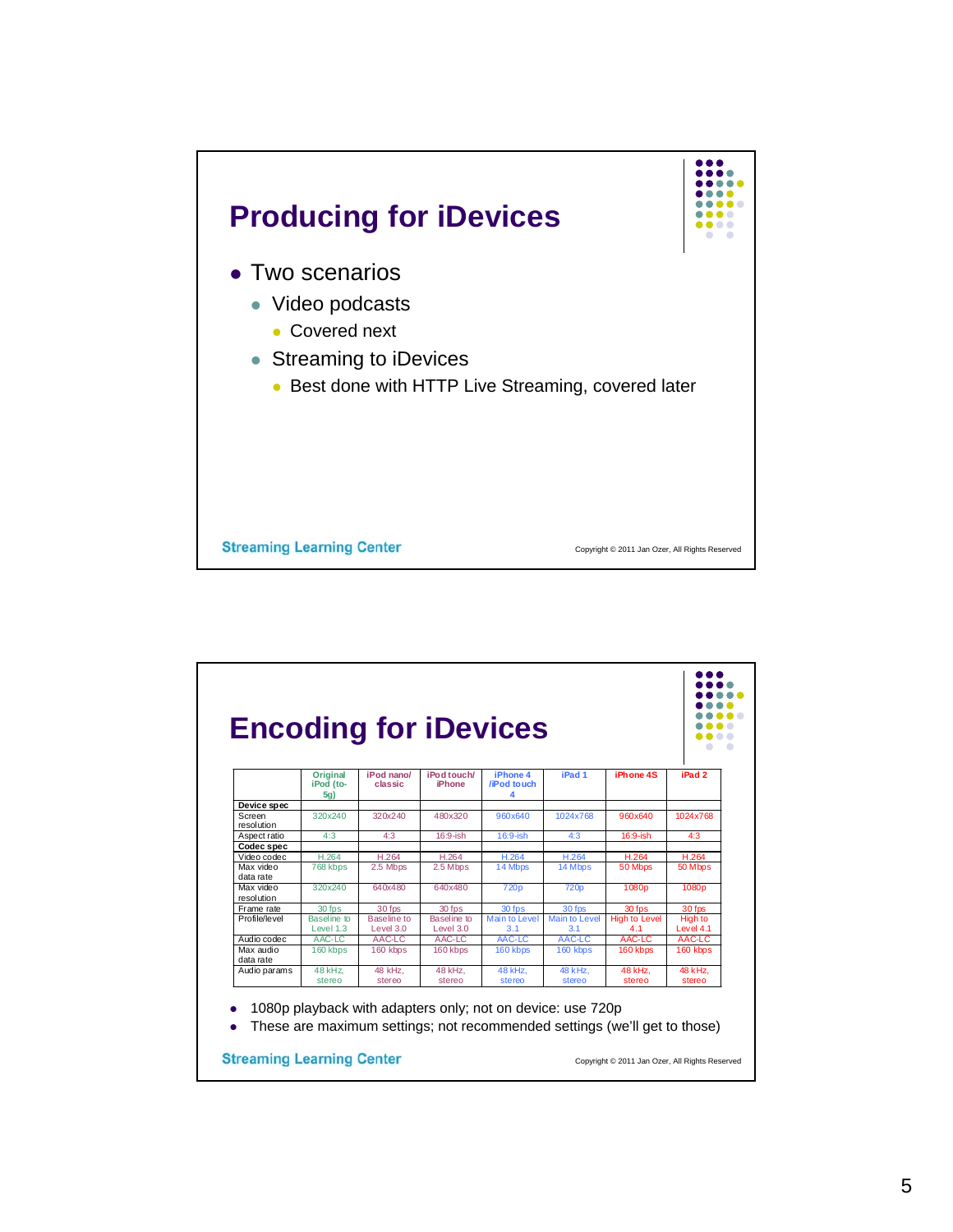

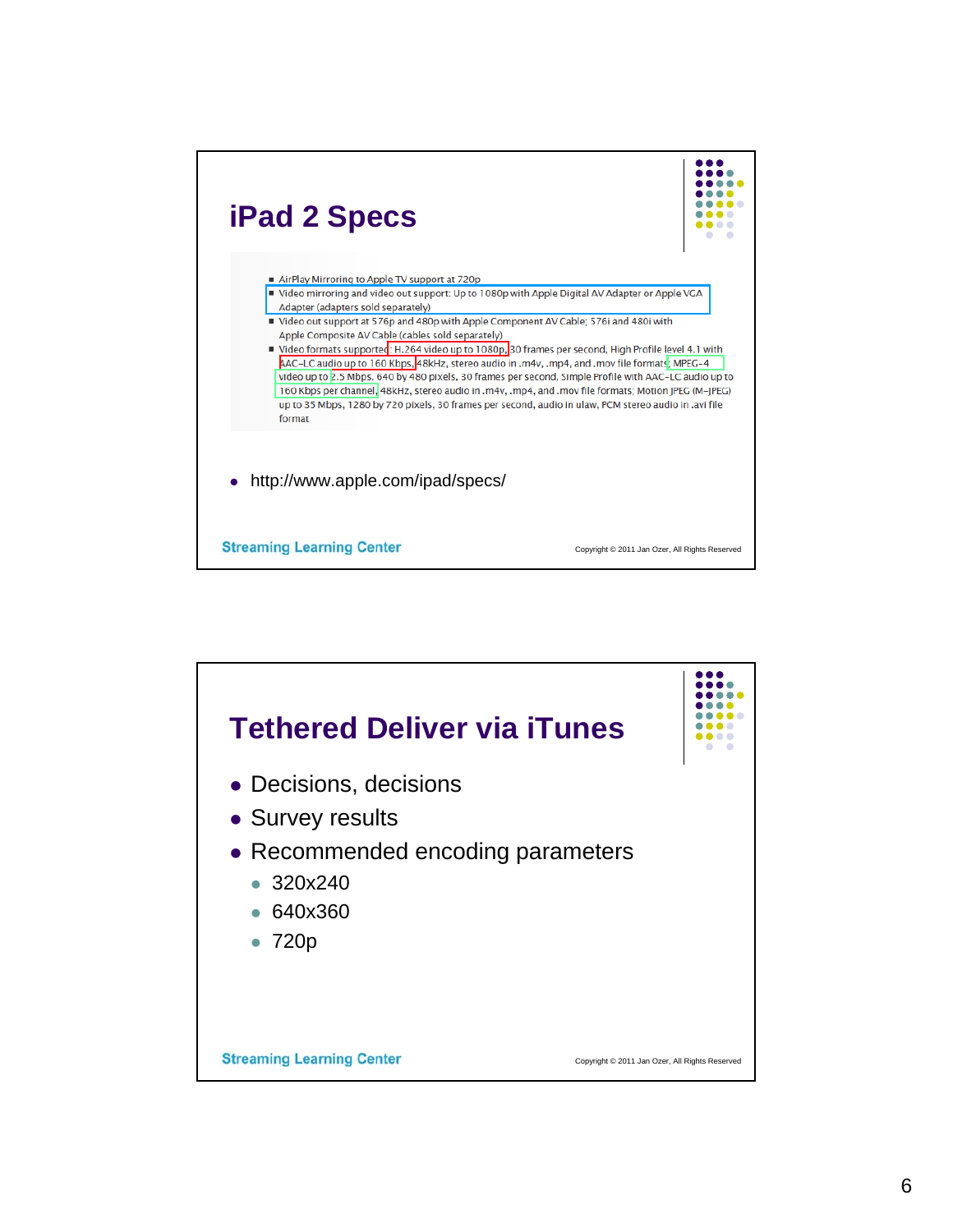

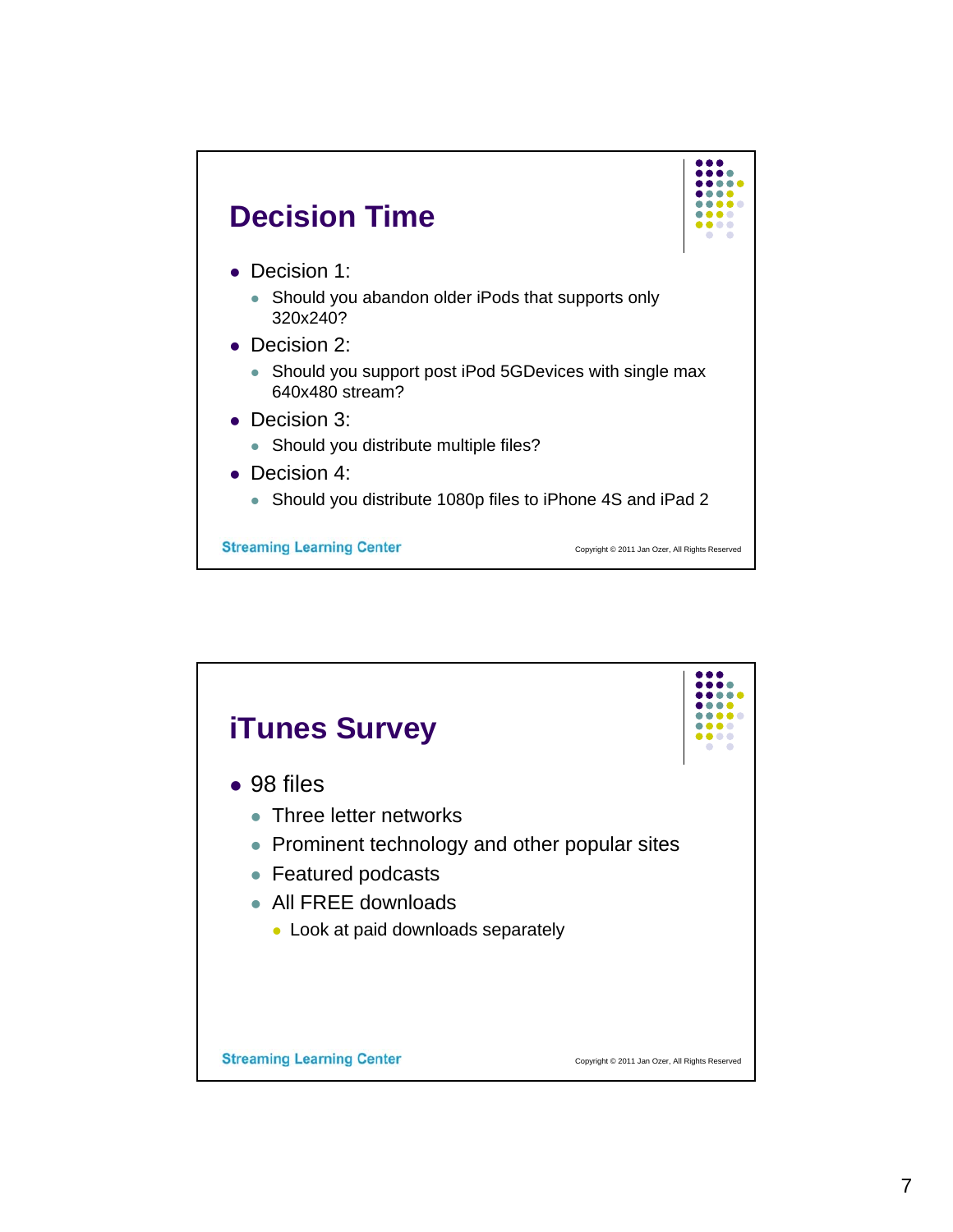

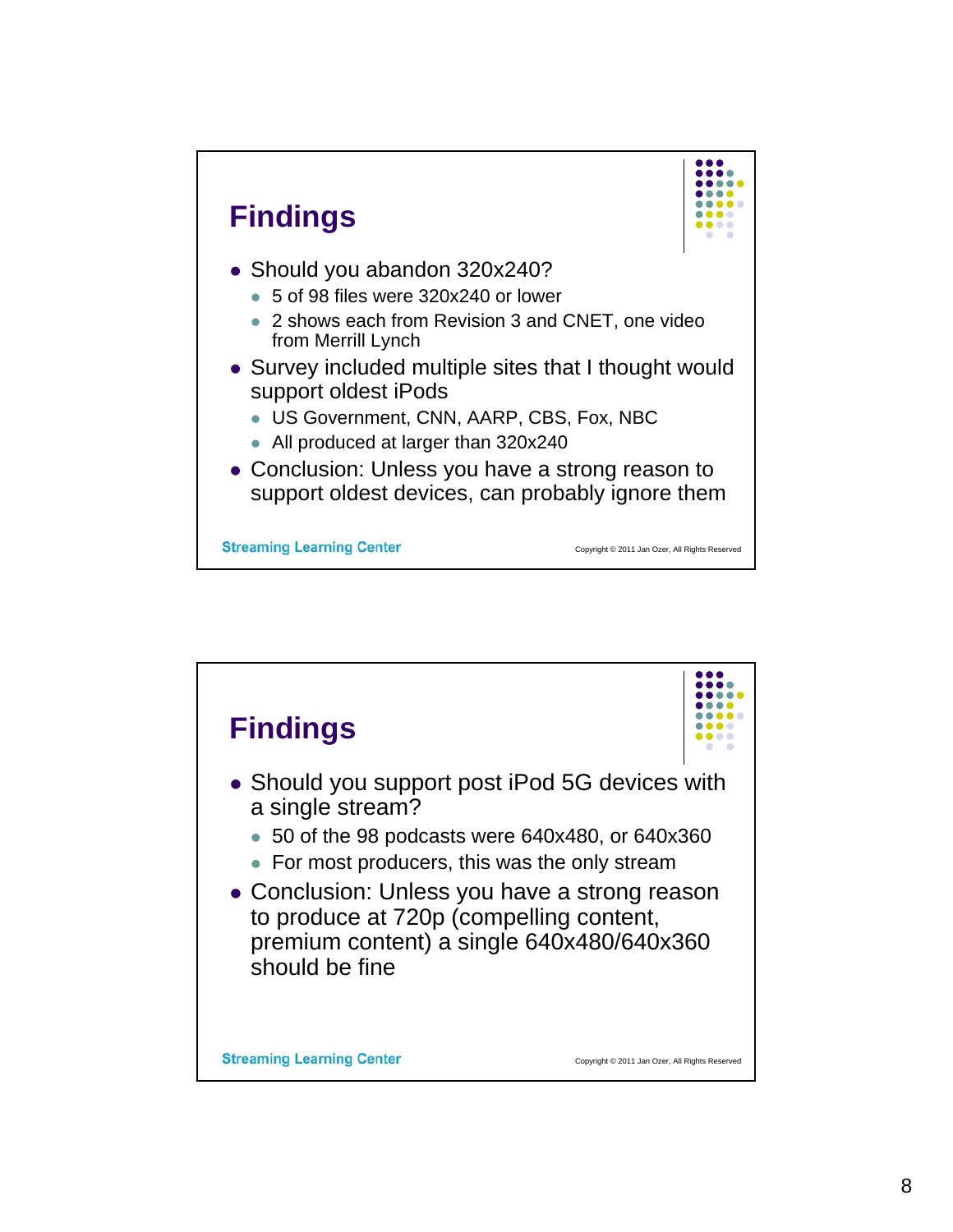

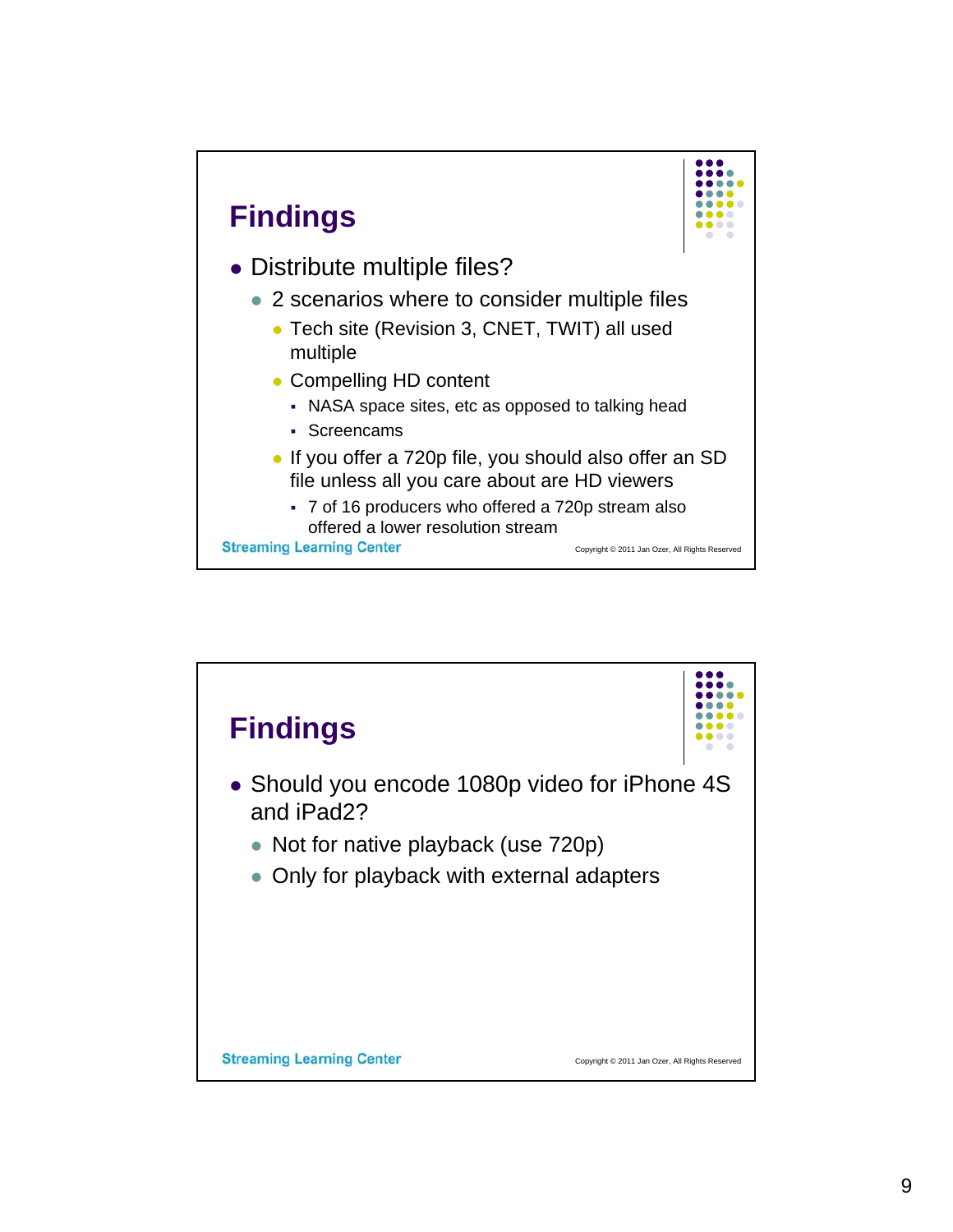

|                                   |       |               | Data Rate      | Frame  | <b>Audio DR</b> |                | <b>Bits per</b> |
|-----------------------------------|-------|---------------|----------------|--------|-----------------|----------------|-----------------|
| <b>HD TV Episodes</b>             | Width | <b>Height</b> | (kbps)         | Rate   | (kbps)          | Channels       | <b>Pixel</b>    |
| <b>American Hoggers</b>           | 960   | 720           | 4.088          | 29.976 | 160             | $\overline{2}$ | 0.197           |
| <b>Bomb Patrol</b><br>Afghanistan | 960   | 720           | 3,955          | 29.97  | 160             | 2              | 0.191           |
| Californication                   | 1280  | 720           | 4.068          | 23.976 | 160             | $\overline{a}$ | 0.184           |
| Dr Who                            | 960   | 720           |                | 25     | 149             | $\mathcal{P}$  | 0 2 3 4         |
| Grimm                             | 960   | 720           | 4.044<br>3.941 | 29.97  | 151             | $\overline{2}$ | 0.190           |
| Luther                            | 960   | 720           | 4.018          | 29.97  | 139             | $\overline{2}$ | 0.194           |
| <b>Mad Fashon</b>                 | 960   | 720           | 4.038          | 29.97  | 132             | $\overline{2}$ | 0.195           |
| Office                            | 960   | 720           | 4,023          | 29.97  | 160             | $\overline{a}$ | 0.194           |
| <b>Secret Circle</b>              | 1280  | 720           | 4.097          | 23 976 | 160             | $\mathcal{P}$  | 0 185           |
| The Walking Dead                  | 1280  | 720           | 4.063          | 23.976 | 160             | $\overline{2}$ | 0.184           |
| Countdown to UFC 132              | 960   | 720           | 3.990          | 29.97  | 160             | $\overline{2}$ | 0.193           |
| <b>Totals</b>                     |       |               |                |        | 154             |                |                 |
|                                   |       |               | 4.030          | 28     |                 |                | 0.195           |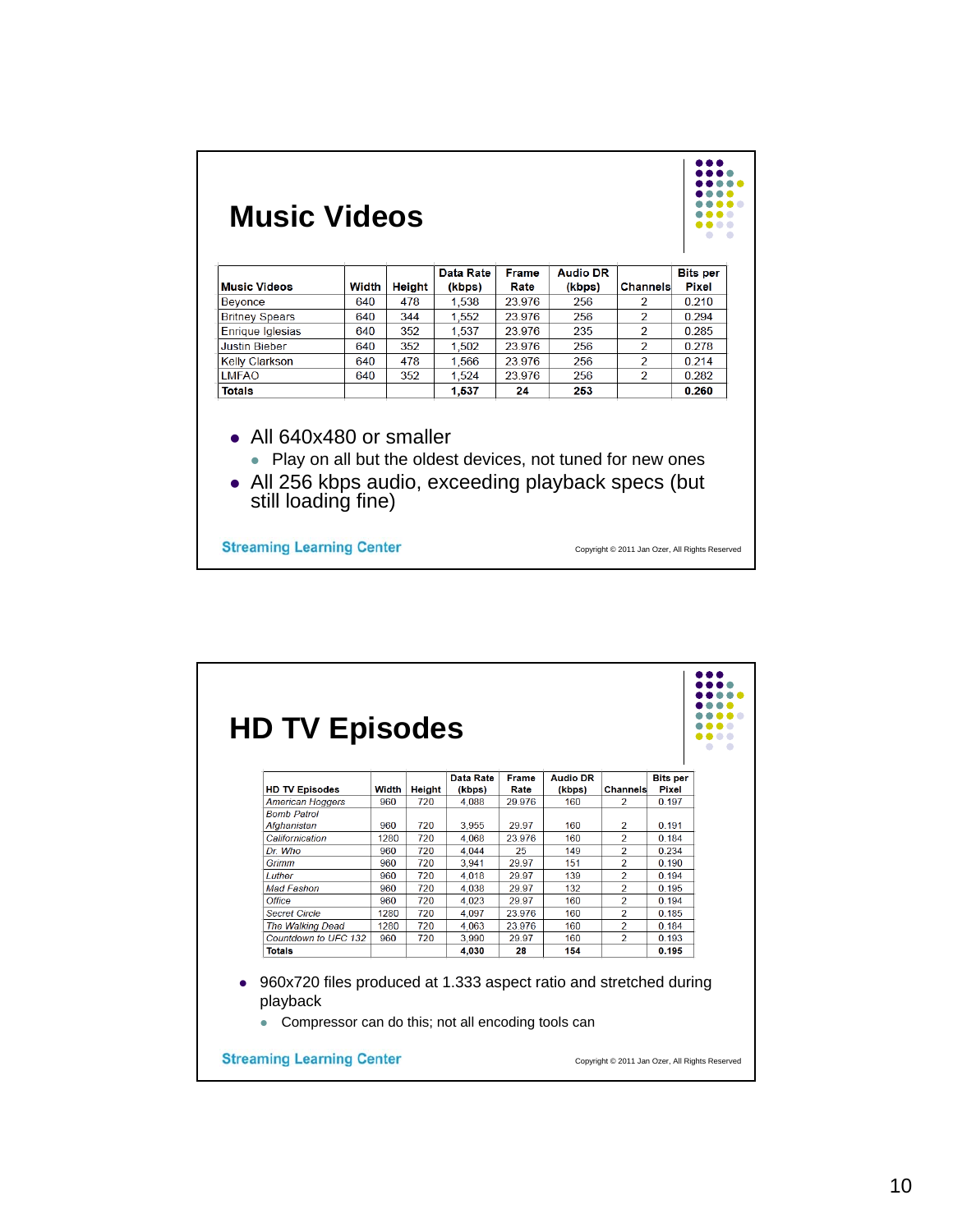| <b>SD TV Episodes</b>   | Width | Height | Data Rate<br>(kbps) | Frame<br>Rate | <b>Audio DR</b><br>(kbps) | Channels       | <b>Bits per</b><br><b>Pixel</b> |
|-------------------------|-------|--------|---------------------|---------------|---------------------------|----------------|---------------------------------|
| <b>American Hoggers</b> | 640   | 480    | 1.560               | 29.97         | 128                       | $\overline{2}$ | 0.169                           |
| <b>Bomb Patrol</b>      |       |        |                     |               |                           |                |                                 |
| Afghanistan             | 640   | 480    | 1,561               | 29.97         | 128                       | 2              | 0.170                           |
| Californication         | 640   | 480    | 1,505               | 23.976        | 128                       | $\overline{a}$ | 0.204                           |
| Dr. Who                 | 640   | 478    | 1.526               | 25            | 121                       | $\overline{a}$ | 0.200                           |
| Grimm                   | 640   | 480    | 1.370               | 29.97         | 121                       | $\overline{a}$ | 0.149                           |
| <b>Luther</b>           | 640   | 480    | 1,321               | 29.97         | 110                       | $\overline{a}$ | 0.143                           |
| <b>Mad Fashon</b>       | 640   | 480    | 1.626               | 29.97         | 106                       | $\overline{2}$ | 0.177                           |
| Office                  | 640   | 480    | 1.649               | 29.97         | 128                       | $\overline{a}$ | 0.179                           |
| <b>Secret Circle</b>    | 640   | 480    | 1.358               | 23.976        | 128                       | $\overline{2}$ | 0.184                           |
| <b>The Walking Dead</b> | 640   | 480    | 1.433               | 23.976        | 128                       | $\overline{a}$ | 0.195                           |
| Countdown to UFC 132    | 640   | 480    | 1.605               | 29.97         | 128                       | $\mathcal{P}$  | 0.174                           |
| <b>Totals</b>           |       |        | 1.501               | 28            | 123                       |                | 0.177                           |

 $\vert$  :::.

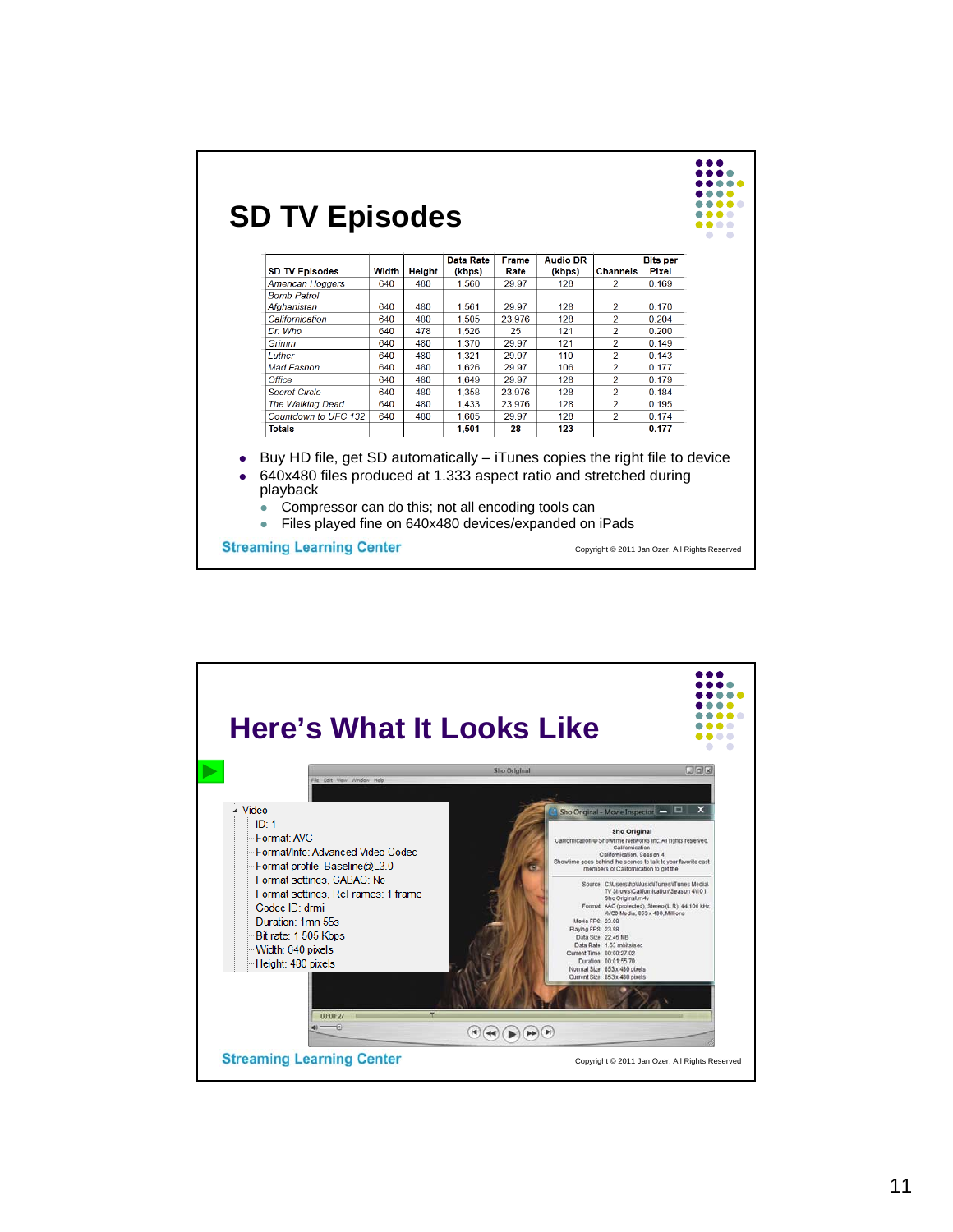## **Encoding Parameters - 320x240**



|                       | <b>Survey</b>                    | <b>Device Maximum</b>            |
|-----------------------|----------------------------------|----------------------------------|
| Video codec           | H.264 codec, Baseline<br>profile | H.264 codec, Baseline<br>profile |
| Data rate average/max | 528 kbps (average)               | 768 kbps                         |
| Frame rate            | match source                     | 30                               |
| Audio                 | AAC Low                          | AAC Low                          |
| Data rate             | 111 kbps/stereo                  | 128 kbps/stereo                  |
| Extension             | .mv4                             | .mv4                             |

- Check your preset
	- Make sure target is around the average
	- Doesn't exceed maximum

**Streaming Learning Center** 

Copyright © 2011 Jan Ozer, All Rights Reserved

## **Encoding Parameters - 640x360**

|                       | <b>Survey</b>                    | <b>Device Maximum</b>            |
|-----------------------|----------------------------------|----------------------------------|
| Video codec           | H.264 codec, Baseline<br>profile | H.264 codec, Baseline<br>profile |
| Data rate average/max | 1.116 mbps                       | 2.5 mbps                         |
| Frame rate            | match source                     | 30                               |
| Audio                 | AAC Low                          | AAC Low                          |
| Data rate             | 98 kbps/stereo                   | 128 kbps/stereo                  |
| Extension             | .mv4                             | mv4.                             |

- Check your preset
	- Make sure target is around the average
	- Doesn't exceed maximum

**Streaming Learning Center** 

Copyright © 2011 Jan Ozer, All Rights Reserved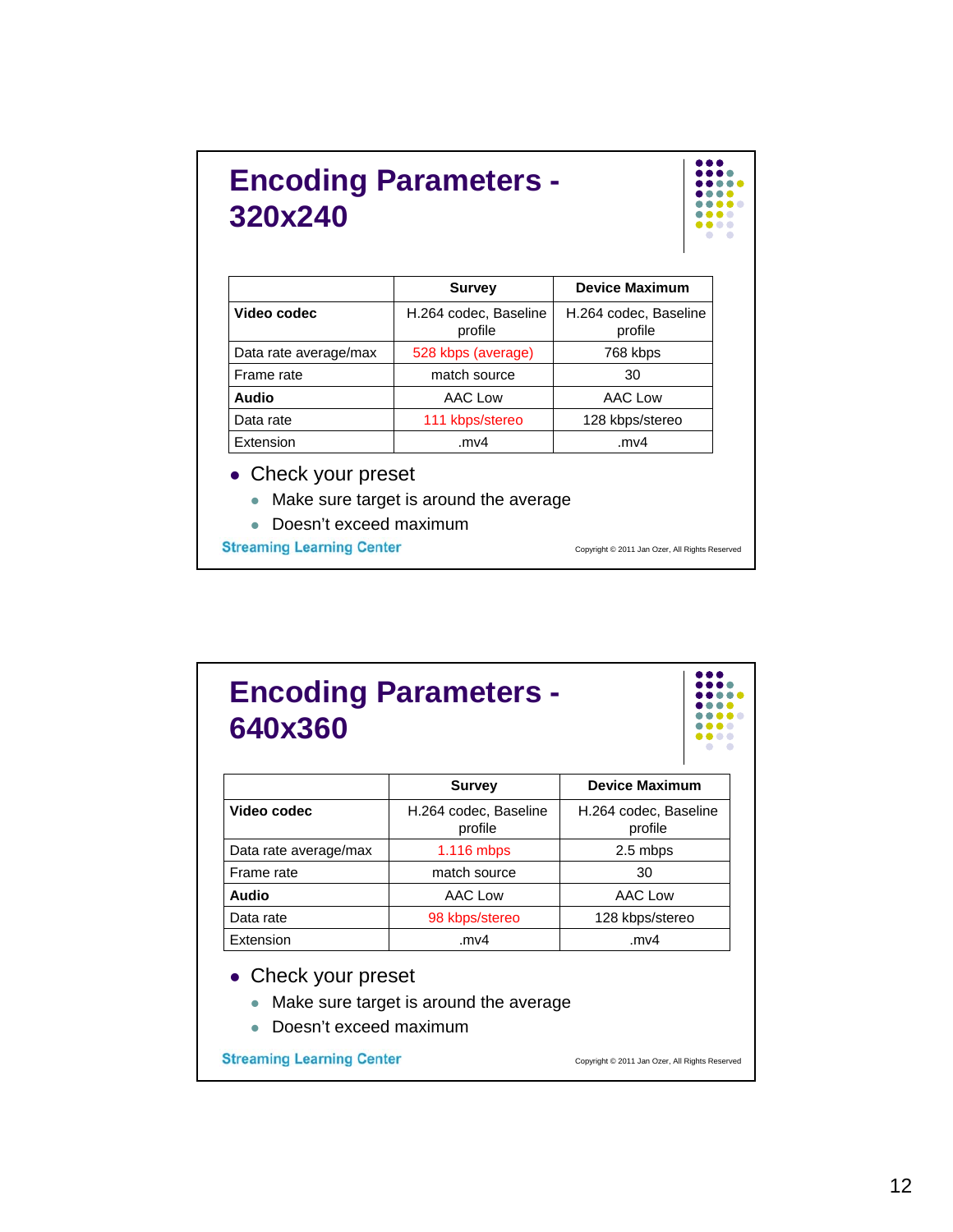## **Encoding Parameters - 720p**

| . |
|---|
|   |
|   |
|   |
| . |
| . |
| . |
|   |

|                       | <b>Survey</b>                            | <b>Device Maximum</b>        |
|-----------------------|------------------------------------------|------------------------------|
| Video codec           | H.264 codec, 8 of 16<br>are High profile | H.264 codec, Main<br>profile |
| Data rate average/max | 3.011 mbps                               | 14 mbps                      |
| Frame rate            | match source                             | 30                           |
| <b>Audio</b>          | AAC Low                                  | AAC Low                      |
| Data rate             | 111 kbps/stereo                          | 160 kbps/stereo              |
| Extension             | .mv $4$                                  | .mv4                         |

• Check your preset

- Make sure target is around the average
- Doesn't exceed 2X target (14 mbps is too high)

**Streaming Learning Center** 

Copyright © 2011 Jan Ozer, All Rights Reserved

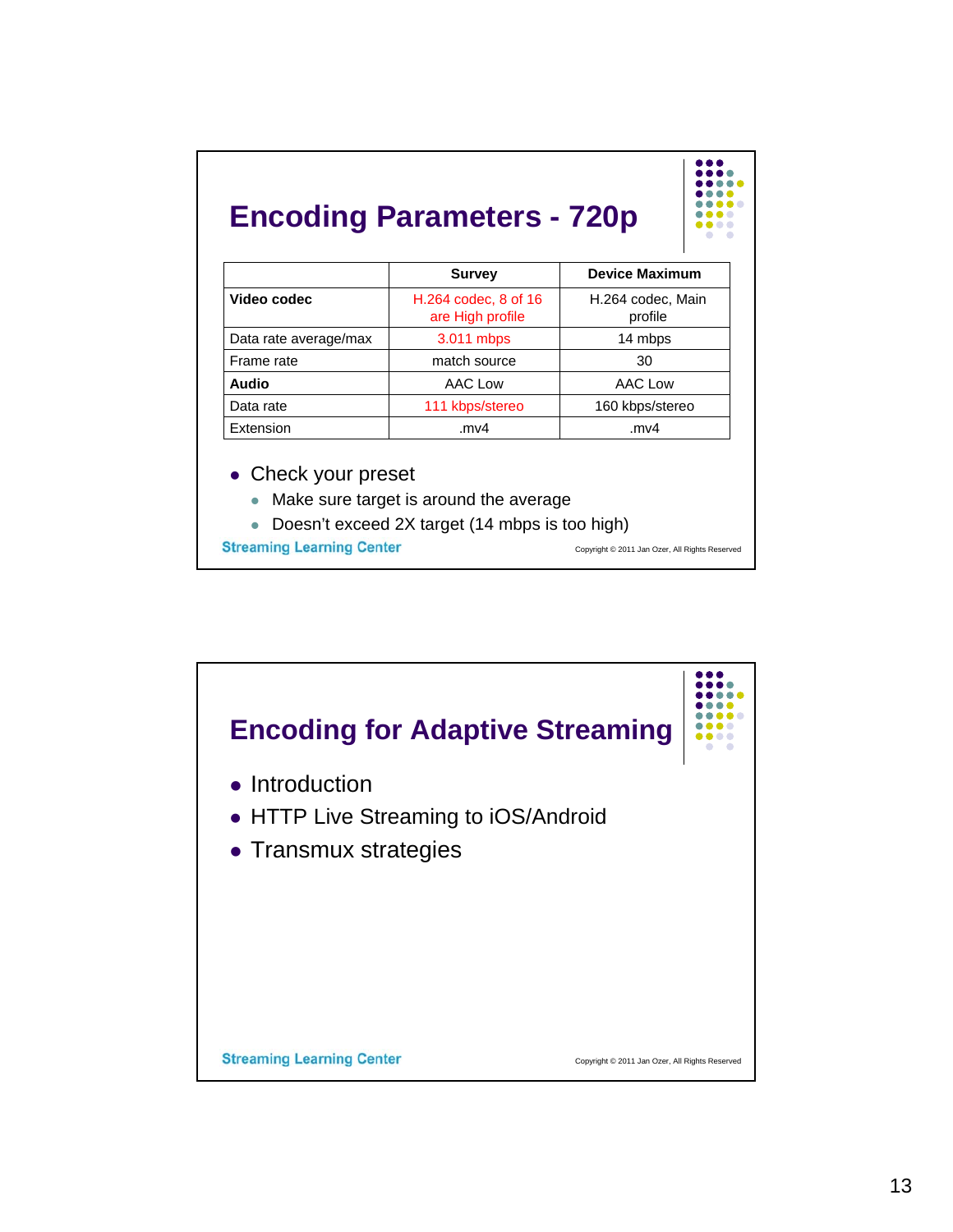

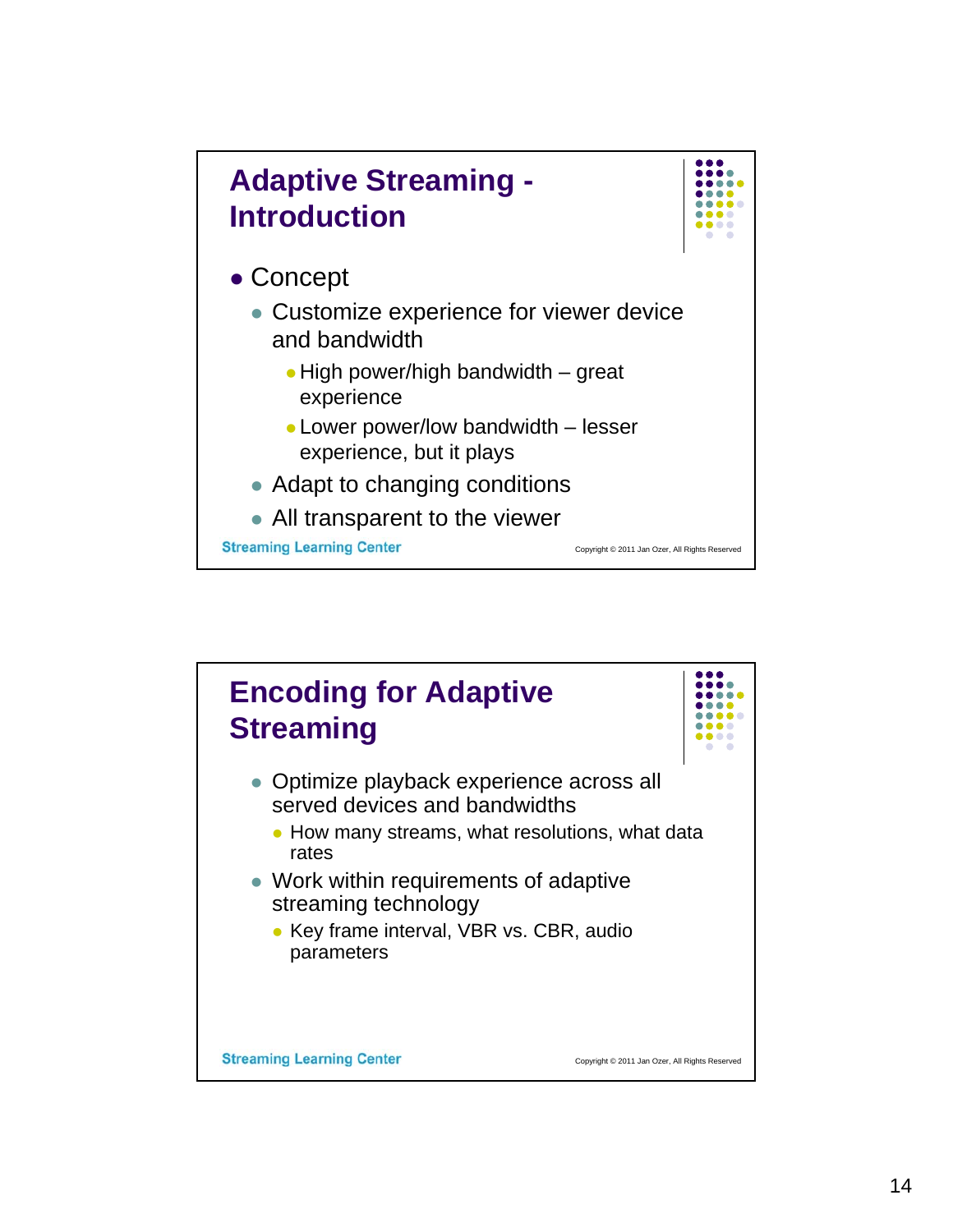

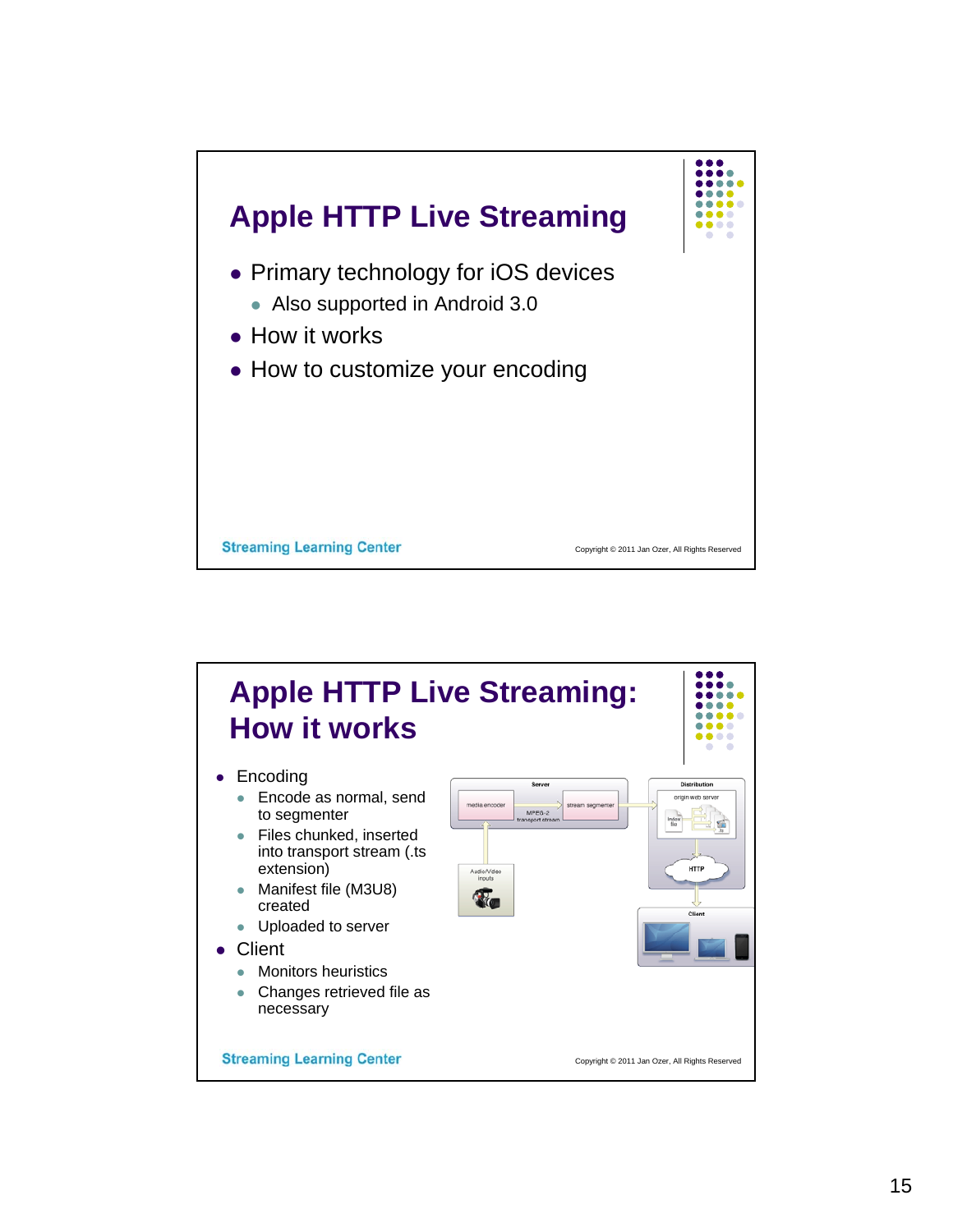

|             |                                  |                 | <b>Number of Streams/Config</b> |                             |               |                                                |                 |
|-------------|----------------------------------|-----------------|---------------------------------|-----------------------------|---------------|------------------------------------------------|-----------------|
|             |                                  |                 |                                 |                             |               |                                                | <b>WORKS ON</b> |
|             | 16:9 Aspect Ratio                |                 |                                 |                             |               | iPod Touch                                     | iPhone 4        |
|             |                                  | Total           | Video                           |                             | Restrict      | Gens 2, 3, 4                                   | iPad 1, 2       |
|             | <b>Dimensions</b>                | <b>Bit Rate</b> | <b>Bit Rate</b>                 | Keyframe                    | Profile to:   | iPhone 3G 3GS                                  |                 |
|             |                                  |                 |                                 |                             |               |                                                |                 |
| CELL        | 480x320                          | 64              | na                              | na                          | na            | *                                              | $*$             |
| CELL        | 416x234                          | 150             | 110                             | 30                          | Baseline, 3.0 | *                                              | *               |
| <b>CELL</b> | 416x234                          | 240             | 200                             | 45                          | Baseline, 3.0 | *                                              | $*$             |
| <b>CELL</b> | 416x234                          | 440             | 400                             | 90                          | Baseline, 3.0 | $\ast$                                         | $\ast$          |
| WIFI        | 640x360                          | 640             | 600                             | 90                          | Baseline, 3.0 | $\ast$                                         | *               |
| WIFI        | 640x360                          | 1240            | 1200                            | 90                          | Main, 3.1     |                                                | $\ast$          |
| WIFI        | 960x540                          | 1840            | 1800                            | 90                          | Main, 3.1     |                                                | $*$             |
| WIFI        | 1280x720                         | 2540            | 2500                            | 90                          | Main, 3.1     |                                                | $\ast$          |
| WIFI        | 1280x720                         | 4540            | 4500                            | 90                          | Main, 3.1     |                                                | $\ast$          |
|             |                                  |                 |                                 | Bit.ly/bestpracticehttplive |               |                                                |                 |
|             | <b>Streaming Learning Center</b> |                 |                                 |                             |               | Copyright © 2011 Jan Ozer, All Rights Reserved |                 |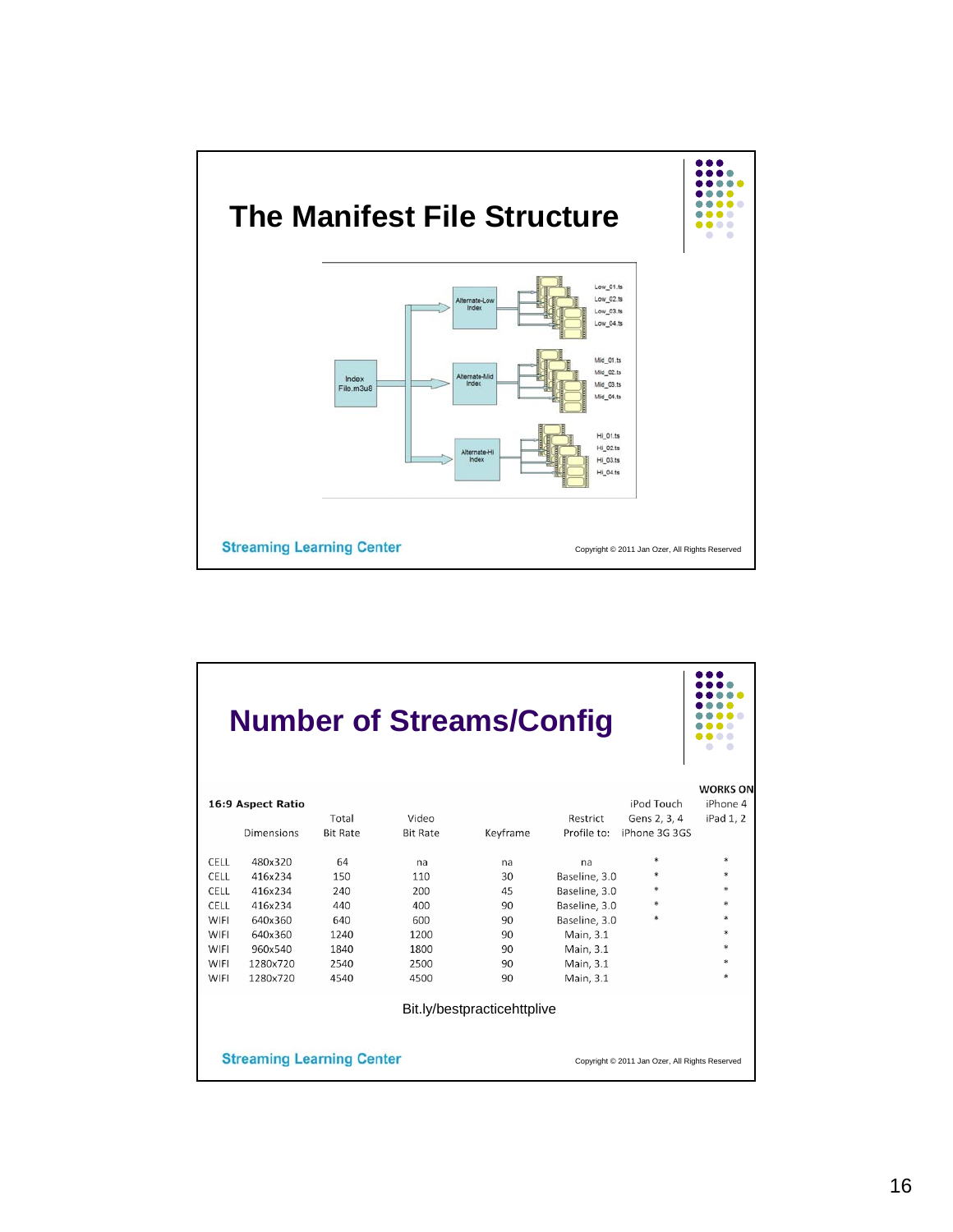

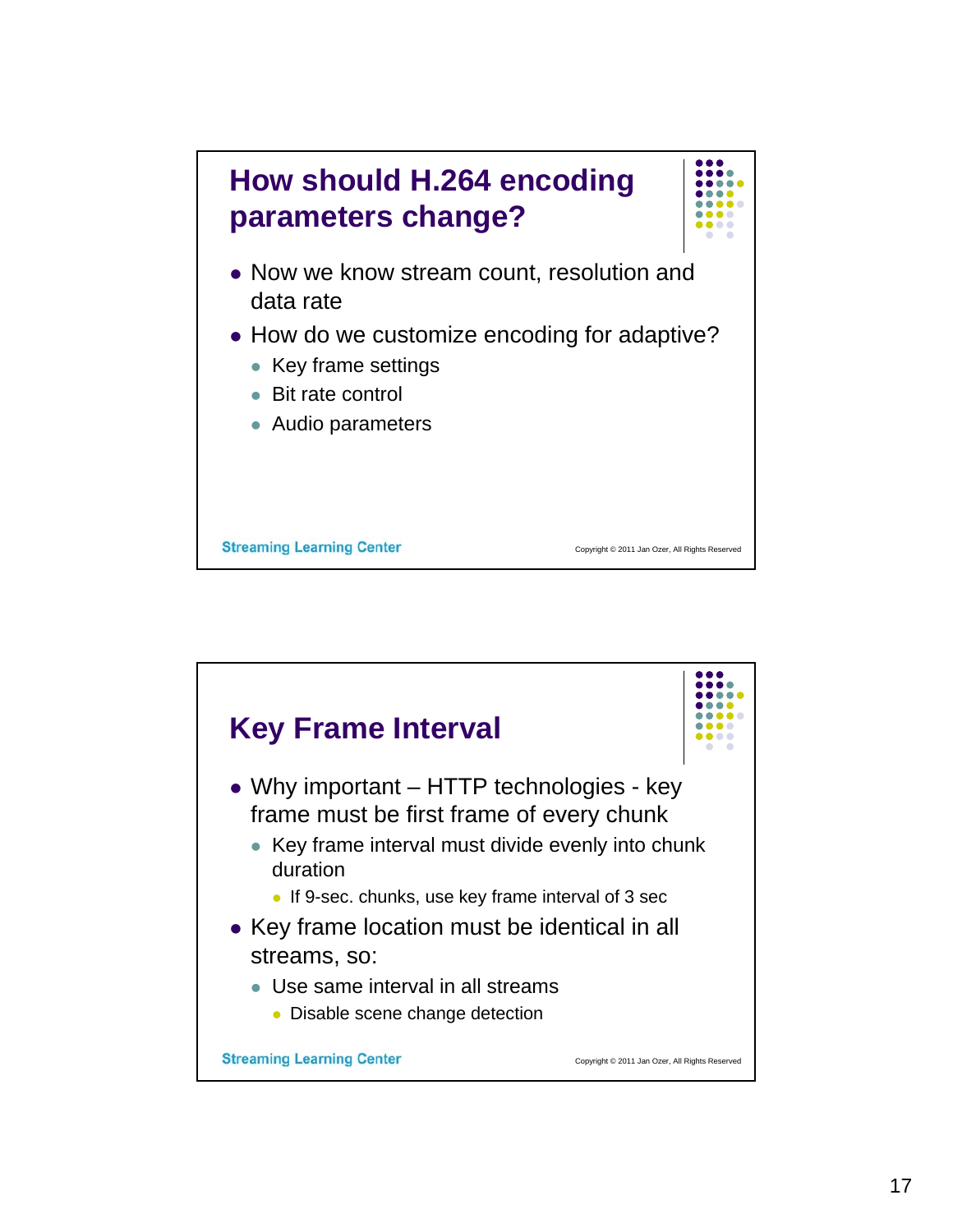

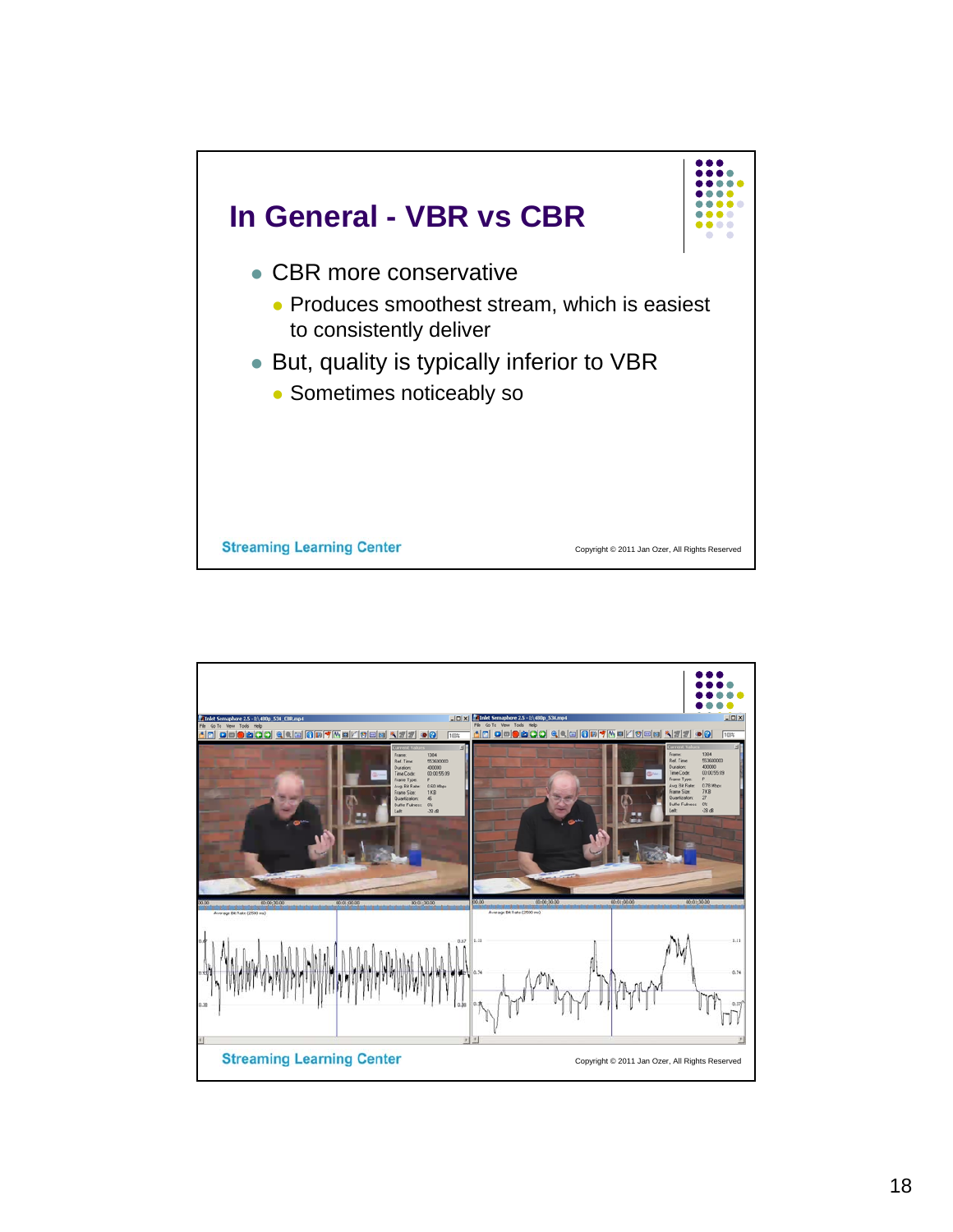

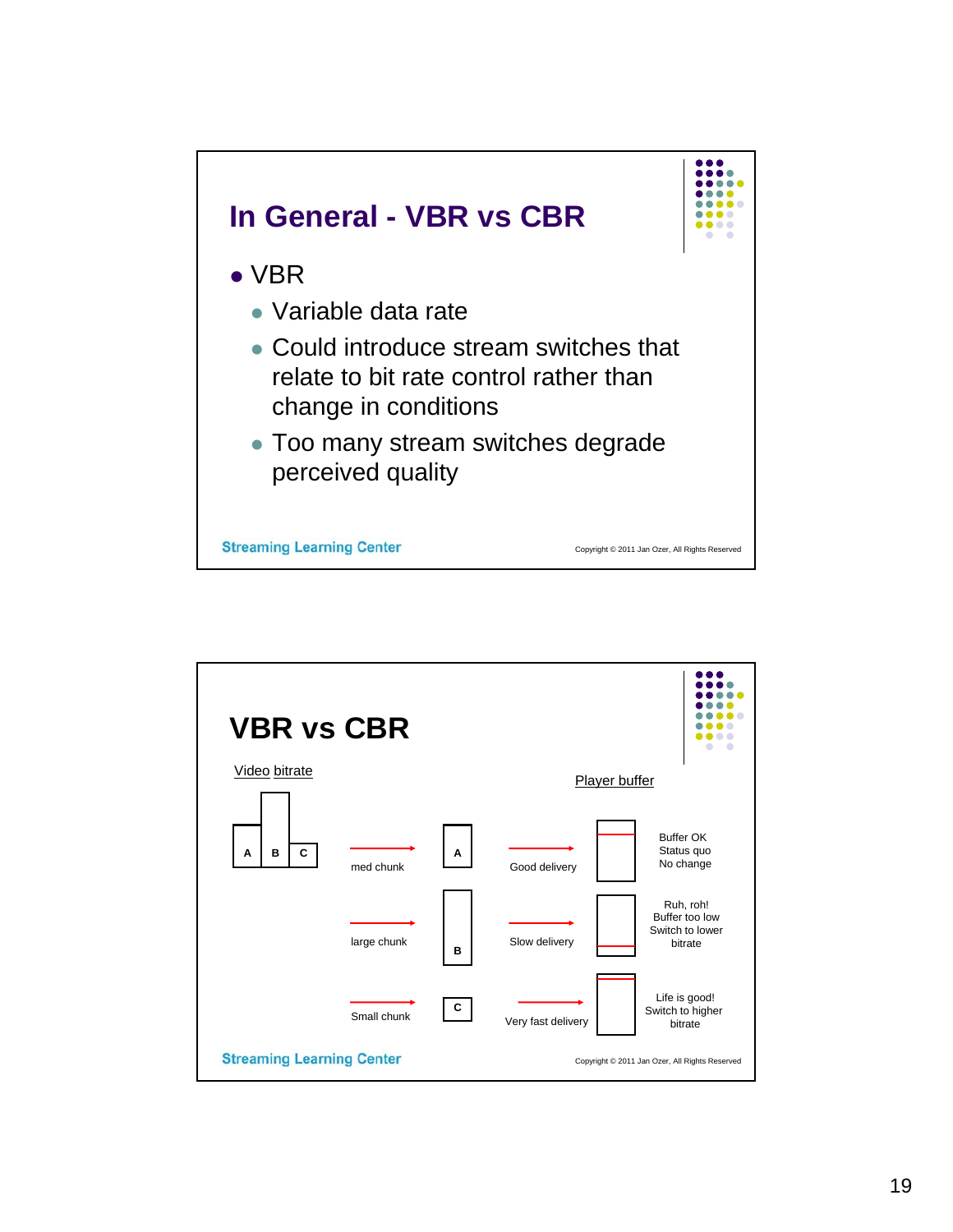

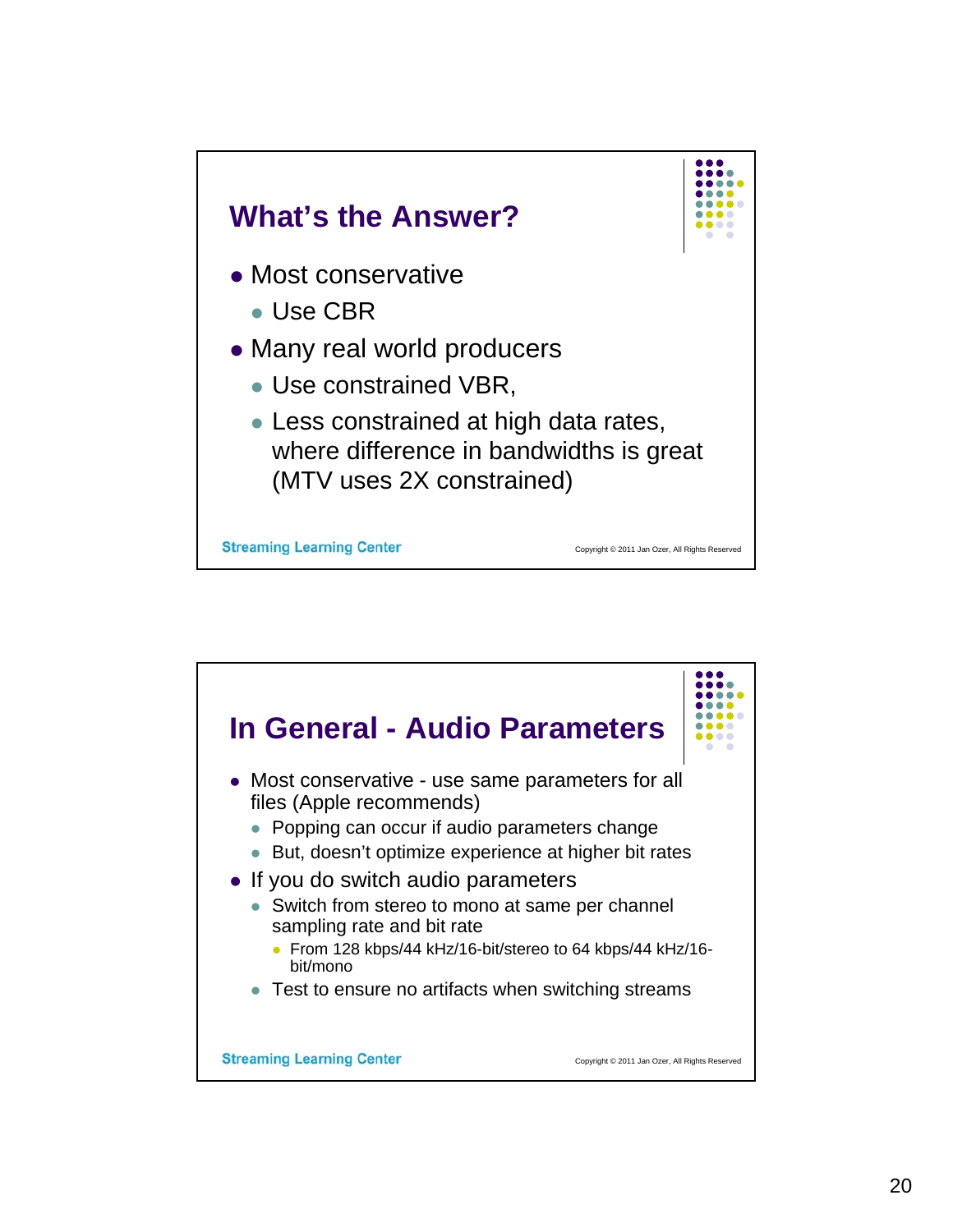

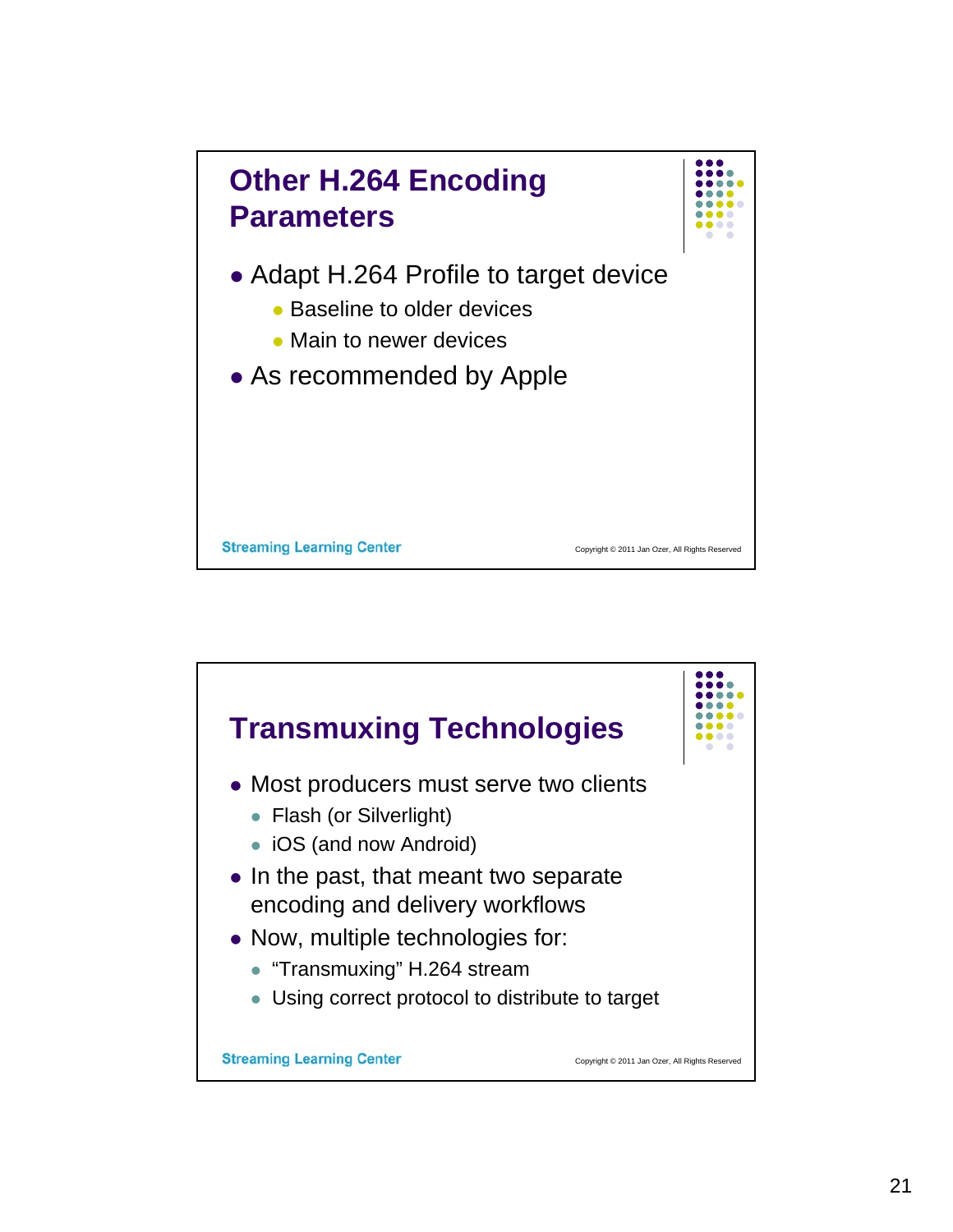

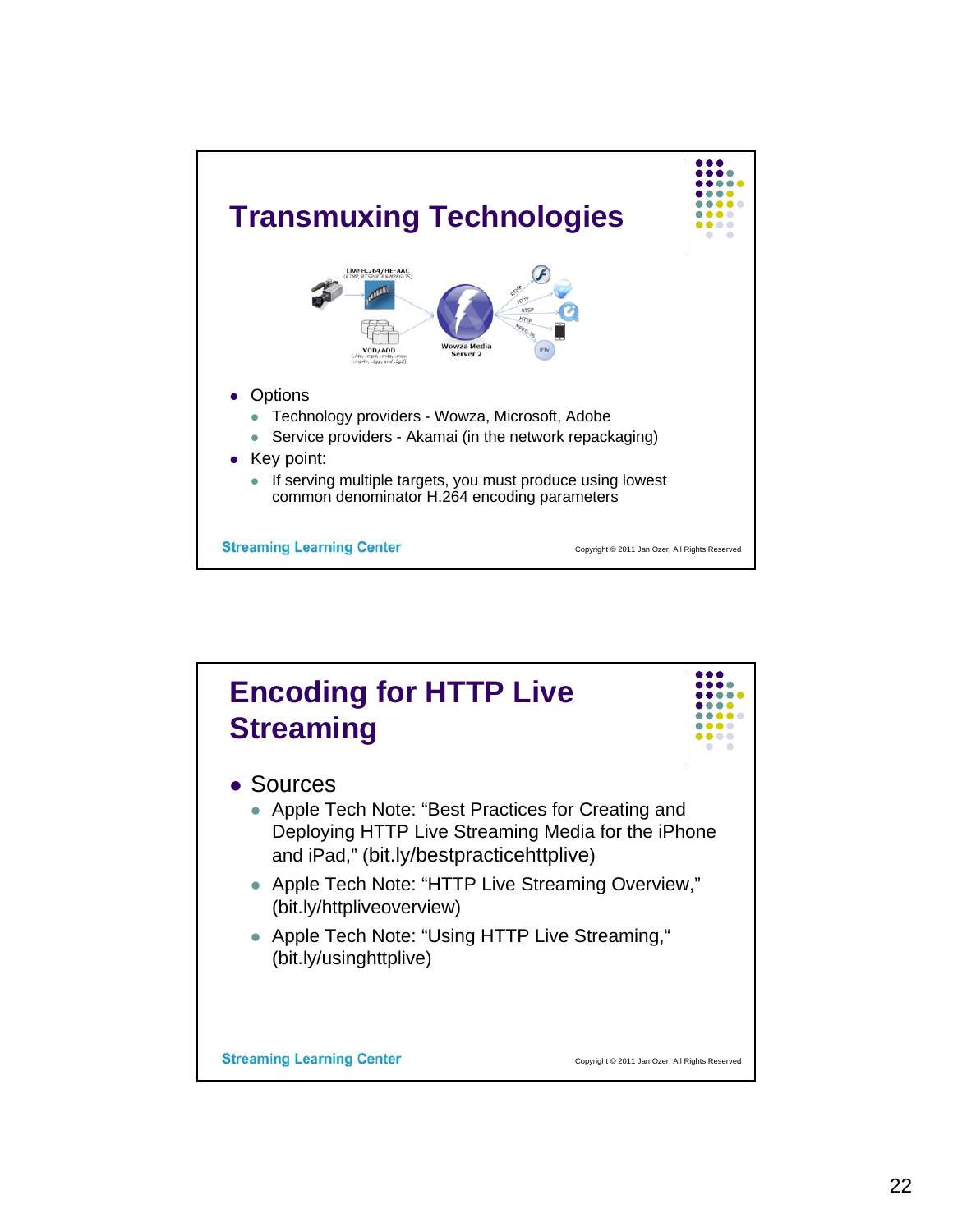

## **Recommended Encoding Parameters – Static Delivery**

| Encoding<br>Parameters | iPad-Only Stream              | iDevice - Mid<br><b>Quality Stream</b> | iDevice - Low<br><b>Quality Stream</b> |
|------------------------|-------------------------------|----------------------------------------|----------------------------------------|
| Video                  |                               |                                        |                                        |
| Resolution             | 640x360                       | 400x224                                | 400x224                                |
| Frame rate             | Full frame rate               | Full frame rate                        | $1/3$ frame rate                       |
| Profile/Level          | Baseline/3.1                  | Baseline/Level 3                       | Baseline/Level 3                       |
| Bitrate control        | CBR                           | CBR                                    | CBR                                    |
| Video data rate        | 600 kbps                      | 400 kbps                               | 110 kbps                               |
| Key frame interval     | 3 seconds (90)<br>frames)     | 3 seconds (90)<br>frames)              | 3 seconds (90 frames)                  |
| Audio                  | AAC-LC, 40 kbps,<br>mono, CBR | AAC-LC, 40<br>kbps, mono, CBR          | AAC-LC 40 kbps,<br>mono, CBR           |

**Streaming Learning Center** 

Copyright © 2011 Jan Ozer, All Rights Reserved